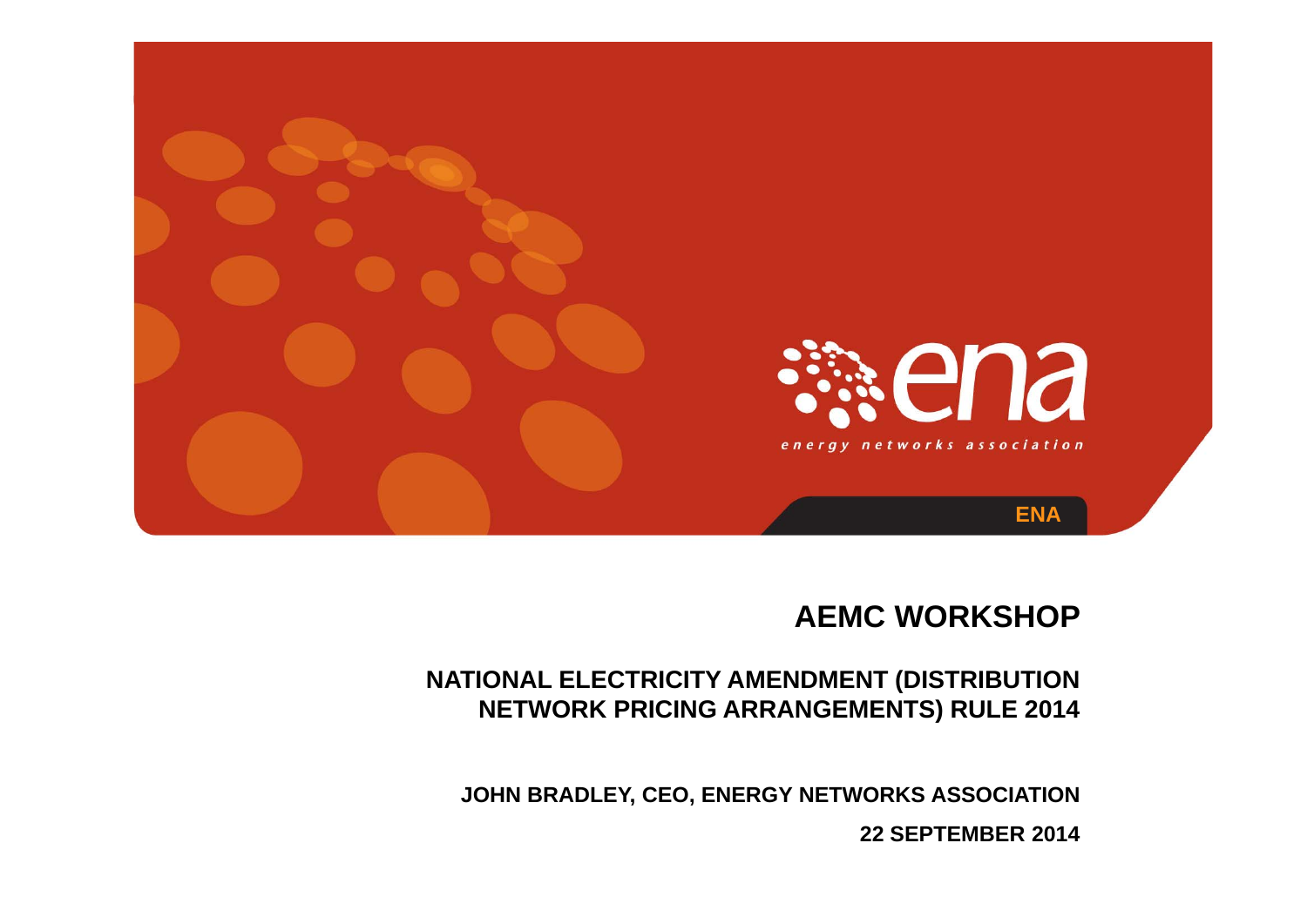### **ENA welcomes the Rule change,**

•Draft Determination seeks to build support for network tariff reform

- $\bullet$ NERA evidence
- • Intent to maintain flexibility and ownership of prices by networks, with transparency
- • Recognition that transition to cost-reflective network tariffs will require measures to manage implications for vulnerable customers
	- •Consumer impact principle
	- $\bullet$ Broader review of customer hardship programs
- Seeking to enhance customers' responses to cost-reflective network tariffs
	- $\bullet$ Stakeholder engagement
	- •Transparency through Tariff Structures Statement (TSS)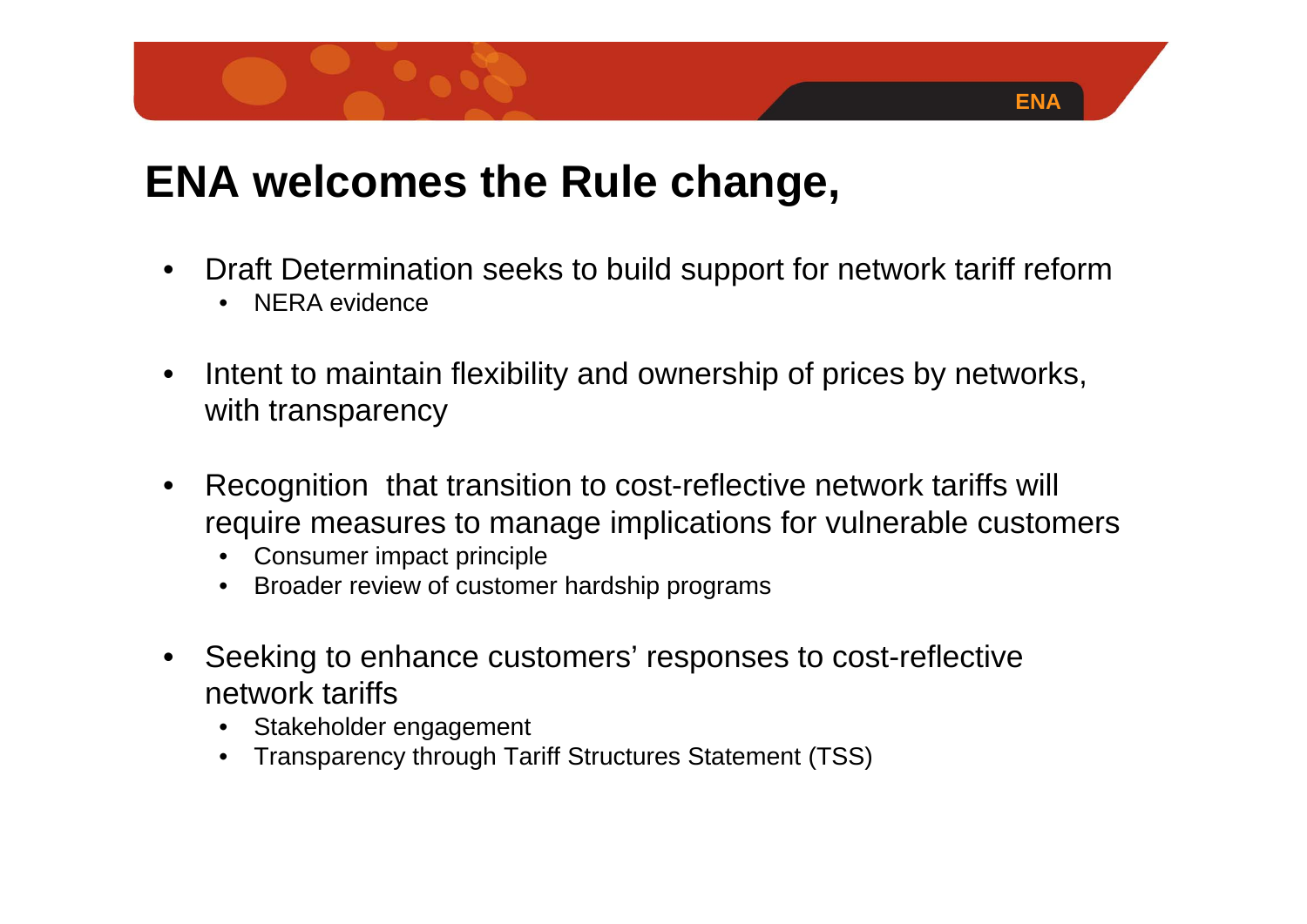# **… while recognising key barriers are not in Rules**

- •Metering base
- •Jurisdictional constraints on locational pricing
- •Political environment
- …and so ENA supports an integrated approach
	- $\bullet$ Balanced framework for metering contestability
	- $\bullet$ Review of customer hardship programs
	- • Consideration of more active measures to assign cost-reflective network tariffs
	- Consumer information and decision making tools
	- $\bullet$ Deregulation of retail prices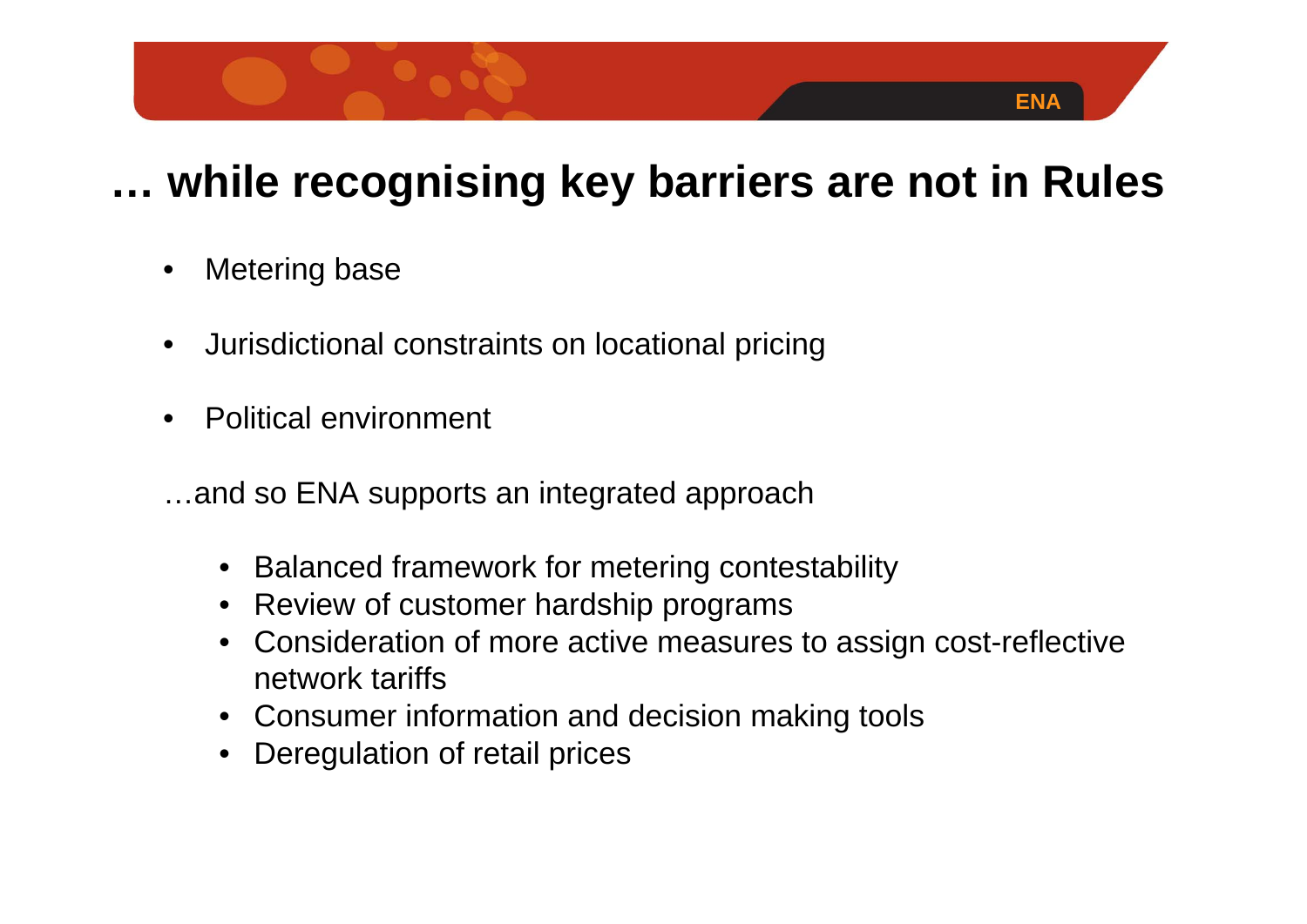#### **Higher fixed charges and residual costs**

• Recognise the need to manage impacts on vulnerable consumers of network tariff design.

- $\bullet$  In current meter and growth context - caution against 'dismissive' approach to network tariffs which improve fixed cost recovery (eg. higher fixed charges or declining block tariffs).
- Retaining flexibility for NSPs to consider such tariff reform options in consultation with their customers is consistent with the emphasis in the AEMC Draft Determination on network responsibility.
- $\bullet$  Note the options identified by Brattle include declining block tariffs, gradual increases in fixed charges, fixed charges with hardship exclusions; and demand-based charges relying on smart meters.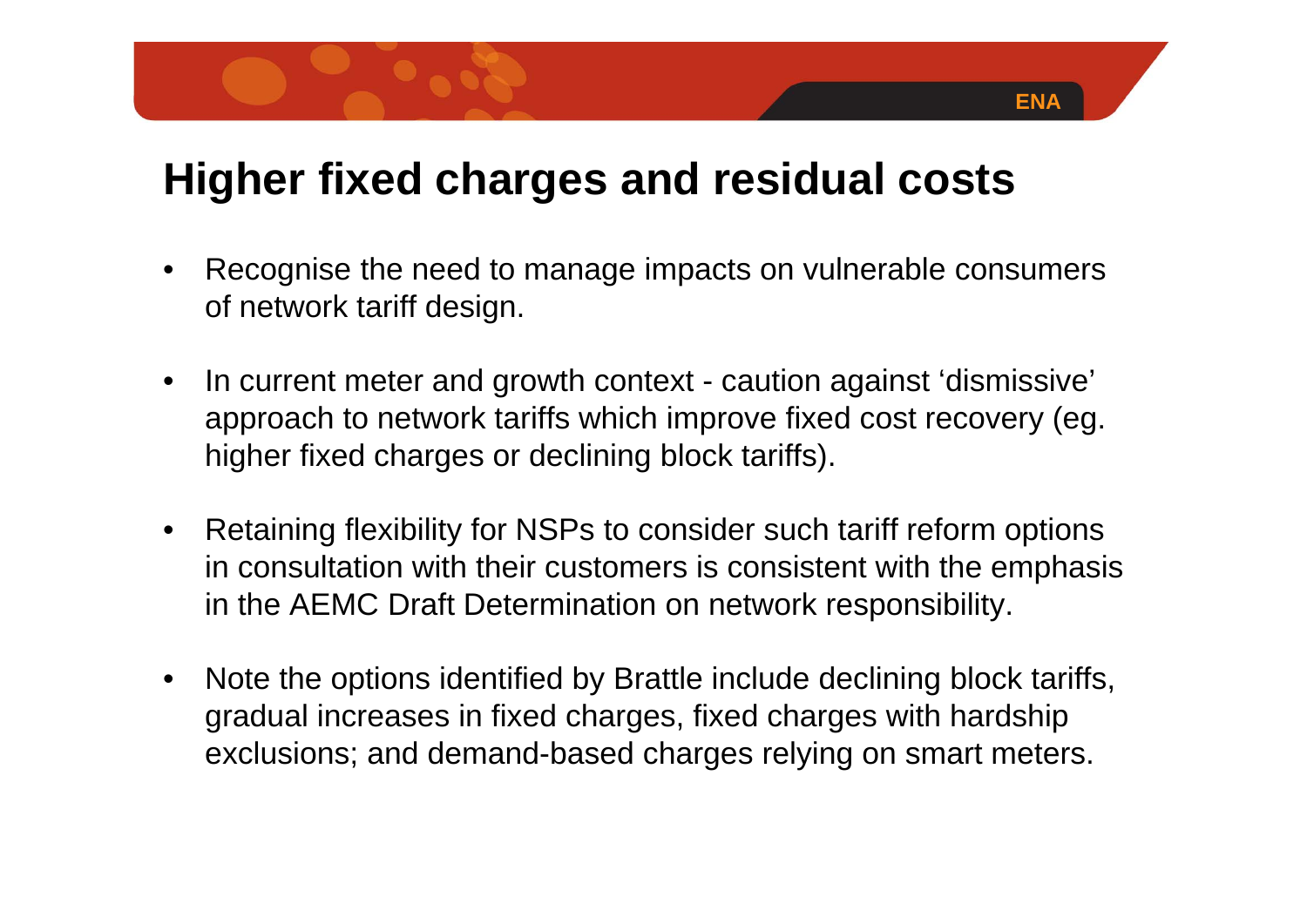# **ENA supports key elements of AEMC approach**

- •Progressive implementation of cost-reflective network pricing
- $\bullet$  Sufficient flexibility for networks to design and set tariffs that reflect the drivers of network costs, in consultation with their customers
- • Choice in methodology to be used in determining LRMC and in the allocation of residual costs
- $\bullet$ Greater transparency as a means of resolving conflicting principles
- • Guidance within the NER on the principles, rather than prescription or subsequent regulatory guidelines
- $\bullet$  Use of the existing Better Regulation guideline for consultation on network tariffs rather than a new specific guideline
- • Encouragement for review concession and customer hardship government schemes
- •Earlier finalisation of network prices in the annual pricing process